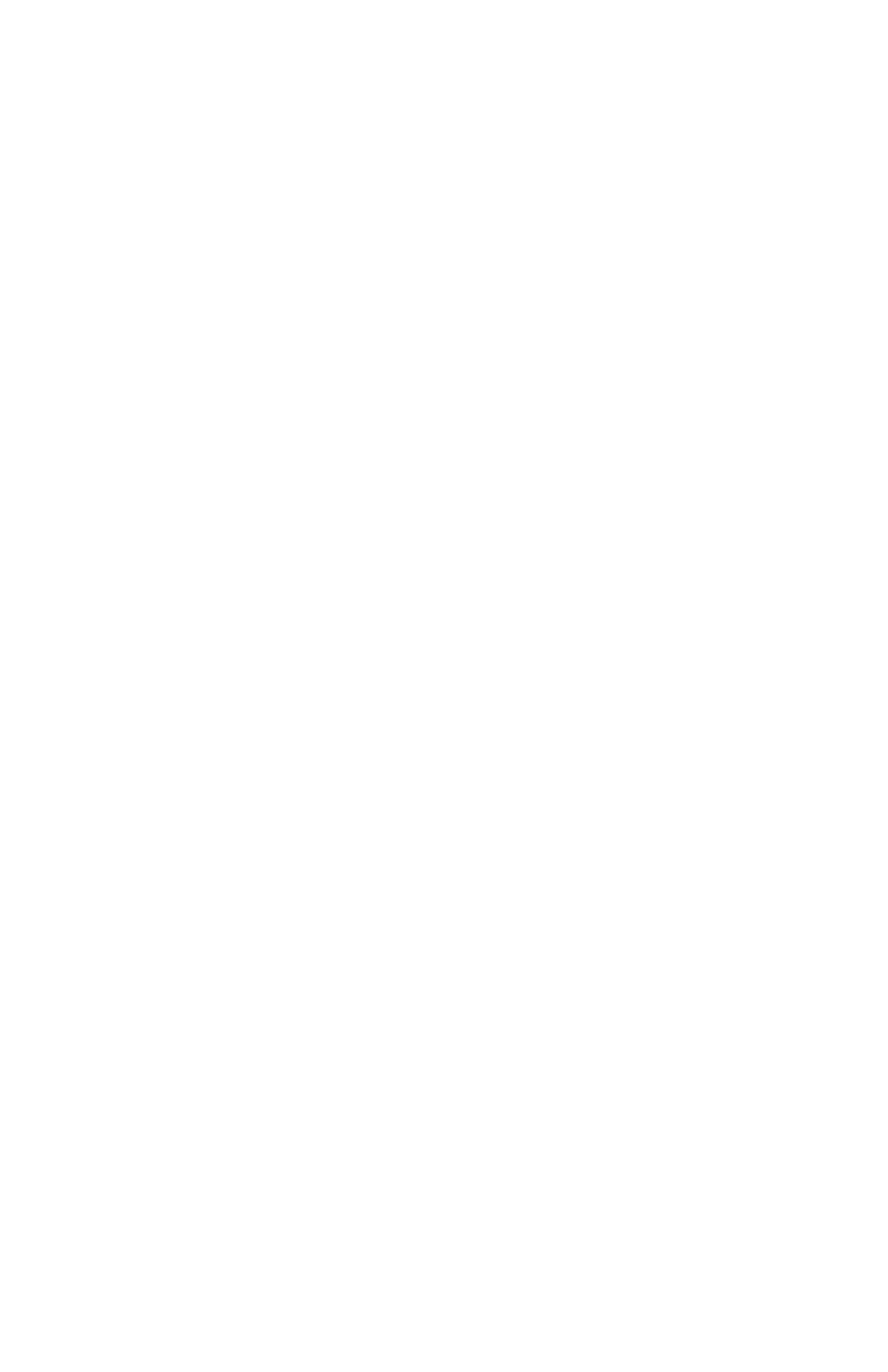## *Inaugural Address by Kirk Edward Peterson On the Occasion of His Inauguration as the Twenty-Third President of Chowan University*

*April 4, 2019*

hairman Rose, Chowan University Board of Trustees, Board of Visitors, Chancellor White, Dr. Stanley Lott (Chowan's 21st President), Chowan University family, family and friends visiting from Illinois, Ohio, Connecticut, Wisconsin, Iowa, and Alabama. My family and I are honored to be a part of this historical and amazing institution and this welcoming community. Thank you for being here today to celebrate Chowan University.

I want to recognize some exceptionally special attendees today.

My wife and amazing partner, Rachel, whose love and support have helped to make this day possible. While my mother may disagree, I have been told that I married well above myself. I stand here today because of her love and encouragement… married to a woman that I do not deserve.

My three sons: Caleb, Cody, and Justin. I love you more than words can describe. Thank you for being wonderfully talented, loving, and playfully ornery sons. I am also proud that Caleb will transfer to Chowan this fall to continue his education and play baseball for Coach Furlough.

My Mother, from Rock Island, Illinois, who has endured great loss, but has always been a rock for our family. Thank you for the unconditional love, support, and encouragement.

My brother, Drew, from Trussville, Alabama, who is the Parks and Recreation Superintendent for the City of Trussville. Drew has always been my hero in the way he approaches life, including hardship and triumph.

My sister, Elise, and my brother-in-law, Brian Montanari. They are more than family; they are friends and even better people. Elise is the Vice President for Personal Insurance Analytics at Traveler's Insurance and Brian is the President and CEO of Habco Industries in Glastonbury, Connecticut.

Dr. Rich Pein from La Crosse, Wisconsin. Rich's mentoring and coaching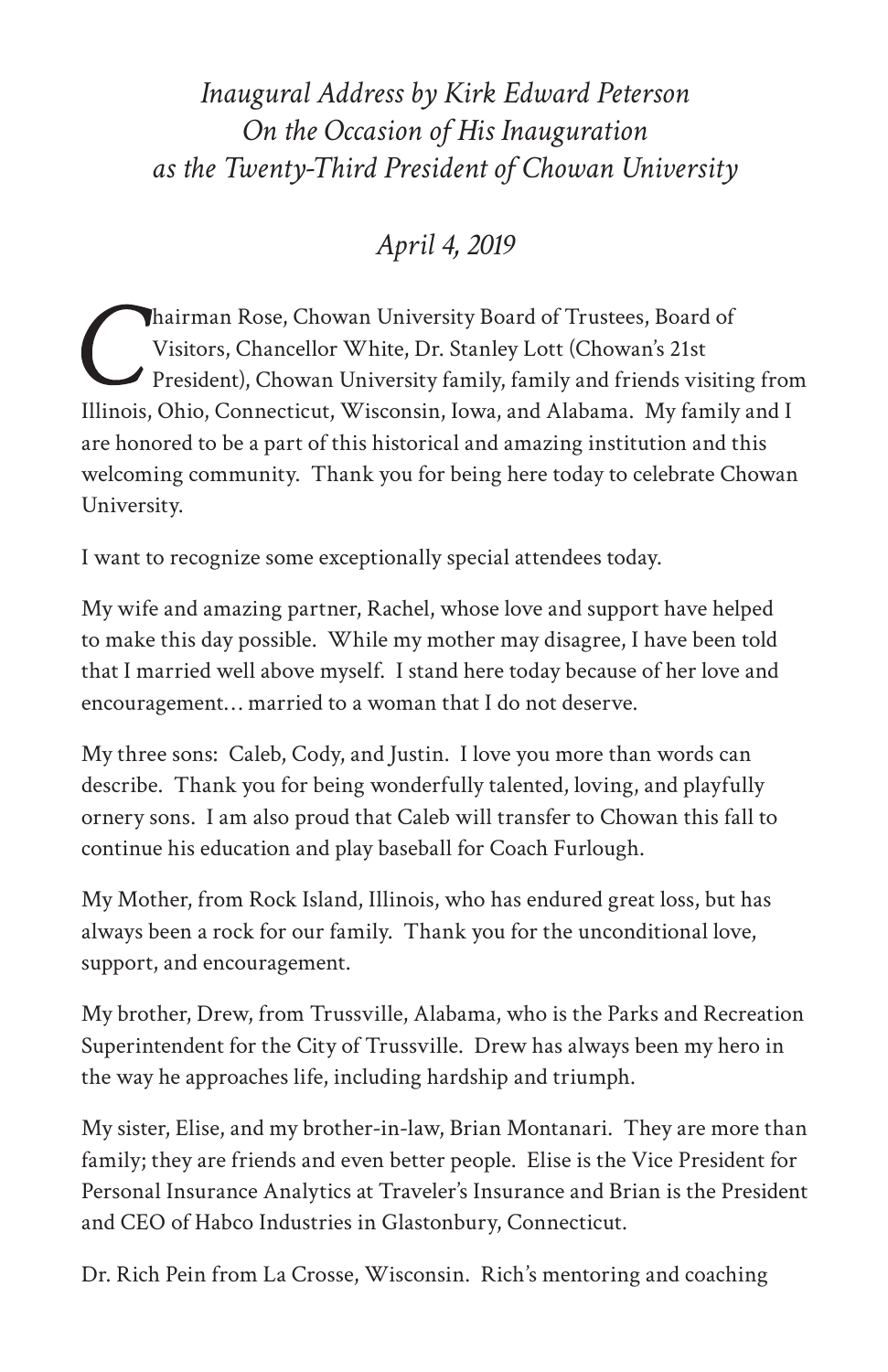while I attended the University of Wisconsin- La Crosse are deeply cherished.

Dr. Patricia Beitel and Charlenne Bandurski from Charleston, Illinois. Dr. Beitel served as my major professor at The University of Tennessee, where she encouraged and mentored my professional aspirations. Dr. Beitel, I want you to know how important you are in my life: professionally and personally.

Lastly, my family and friends who have traveled great distances to attend. Thank you, Aunt Nancy, Aunt Linda, Vicki Gray, Jacob Peterson, Kim and Ron Ross, Mom Labbous, Stephanie, Kalie and Austin Clements, Scott and Jennifer Warren, Jason and Lisa Oliver, Pastor Tony Pena, Robin Miller and Tony Joy, Cherie Moore, and Terry and Julie Markin.

As many of you know, I served Chowan University in numerous capacities, including Associate Professor of Sports Studies and Physical Education; Department Chair of the SSPE; Founding Dean, School of Education and Graduate Studies; and as Associate Provost from 2004-2010. Back then, I arrived on campus with my beautiful wife, Rachel, and two very little boys, looking to begin my career with the dream of assisting Dr. Moore in advancing the academics of Chowan University.

I had the privilege of having amazing mentors who encouraged me to challenge myself personally and professionally, take the knowledge and confidence that each ingrained in me, and see what the future had in store as I dreamed of advancing my career. Dr. White and Dr. Moore, for your inspiration and for taking my many calls over the years, I am most grateful!

I left here in 2010 a young man, with high hopes, and, perhaps, unrealistic dreams. Frankly, I was leaving my comfort zone, my university family, to gain the knowledge and experience I needed, away from the people I trusted most.

We settled in a small university town in Ohio and I accepted the position of Senior Vice President of Academic Affairs at Urbana University. My sons grew up in Urbana. I grew up in Urbana. We embraced the campus community, our church, the schools, Urbana University students and faculty.

I was eventually named President of Urbana University and tasked with saving a 160 + year old university. While at Urbana, I worked closely with our students, strategic partners, the Board of Trustees, the faculty and staff of a financially compromised university. We made some incredible advancements and survived seemingly impossible challenges. We faced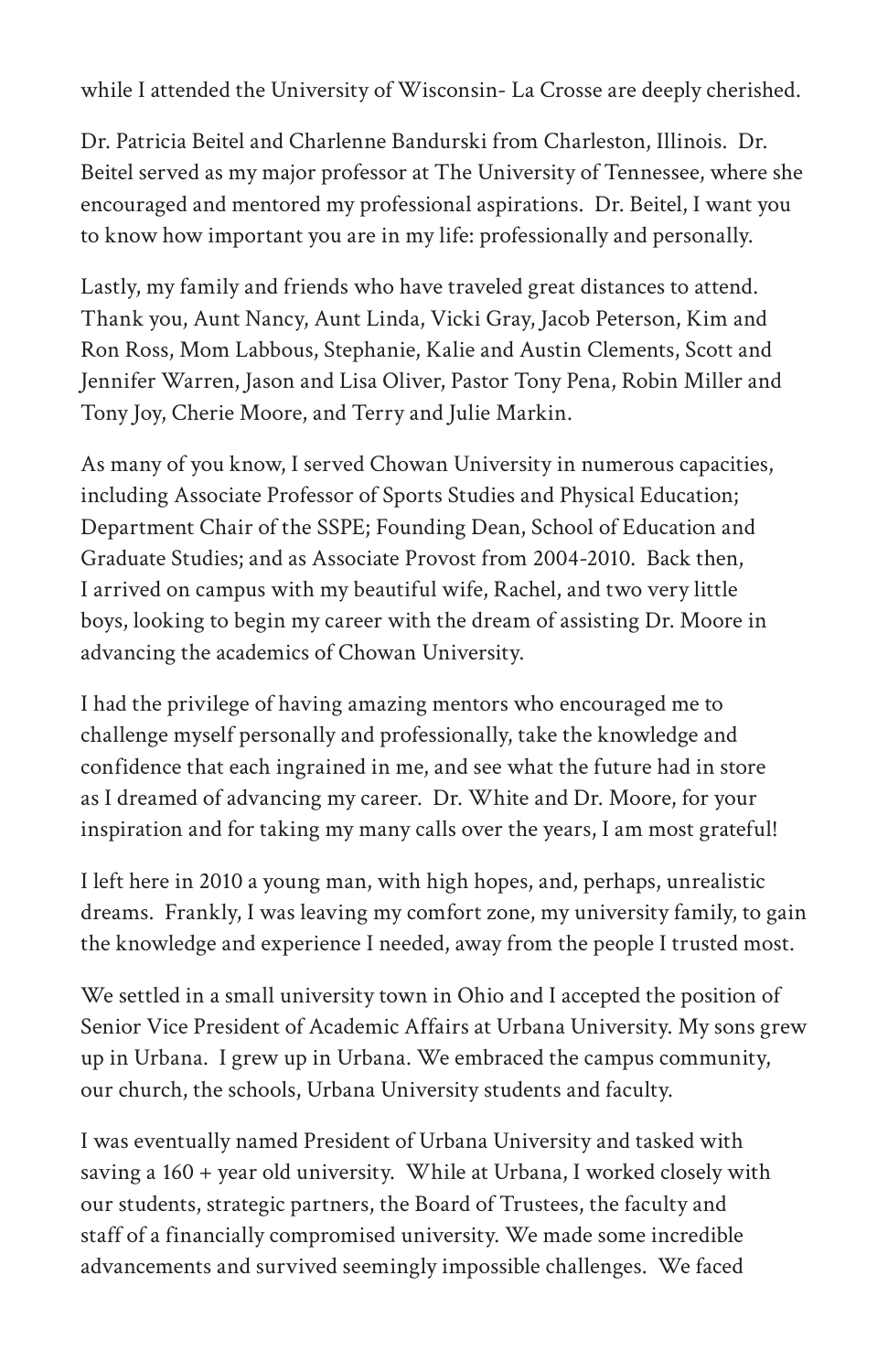uncertain times and a certain closure.

However, I am proud that Urbana University stands tall today due to the efforts, and prayers, of many wonderful people, some of whom are in attendance today.

In my personal life, I watched as many basketball, baseball, soccer games, and choral performances as I possibly could. I attempted to find balance between Dad and President, and with the help of Rachel, family and friends, we pulled it off!

However, the most life-changing experience was losing my father at Thanksgiving of 2017. That summer of 2017, he and I played lots of golf, talked about John Deere lawn tractors, and watched my boys play many games. I quickly learned how precious life is.

I miss him, but I do believe he is with me today. Mom, I think Dad would be very pleased.

Today, I stand in front of you with a little gray hair, high hopes, realistic and audacious dreams.

I am humbled; I am energetic; I know that Chowan is family – and family is everything. We have the heart to embrace the past and the courage to look into the future. I have faith in our staff, faculty, and administrators; and we all have Faith in the Future of our students!

I am thankful that the Board of Trustees has chosen me to lead Chowan University into the future. I accept the honorable position of President of this great University.

## IT IS GOOD TO BE HOME!

Chowan is first, and foremost, a Christian University and will continue to remain true to this bedrock principle. The Christian character is interwoven throughout the history of Chowan, from the inception in 1848 as Chowan Baptist Female Institute to today as we proudly proclaim that we have Faith in the Future in our students and our University.

All students, faculty, and staff members bring a diverse background of faith and experiences. To this end, each person who attends, supports, or instructs is given a multitude of opportunities to celebrate one's faith walk, which we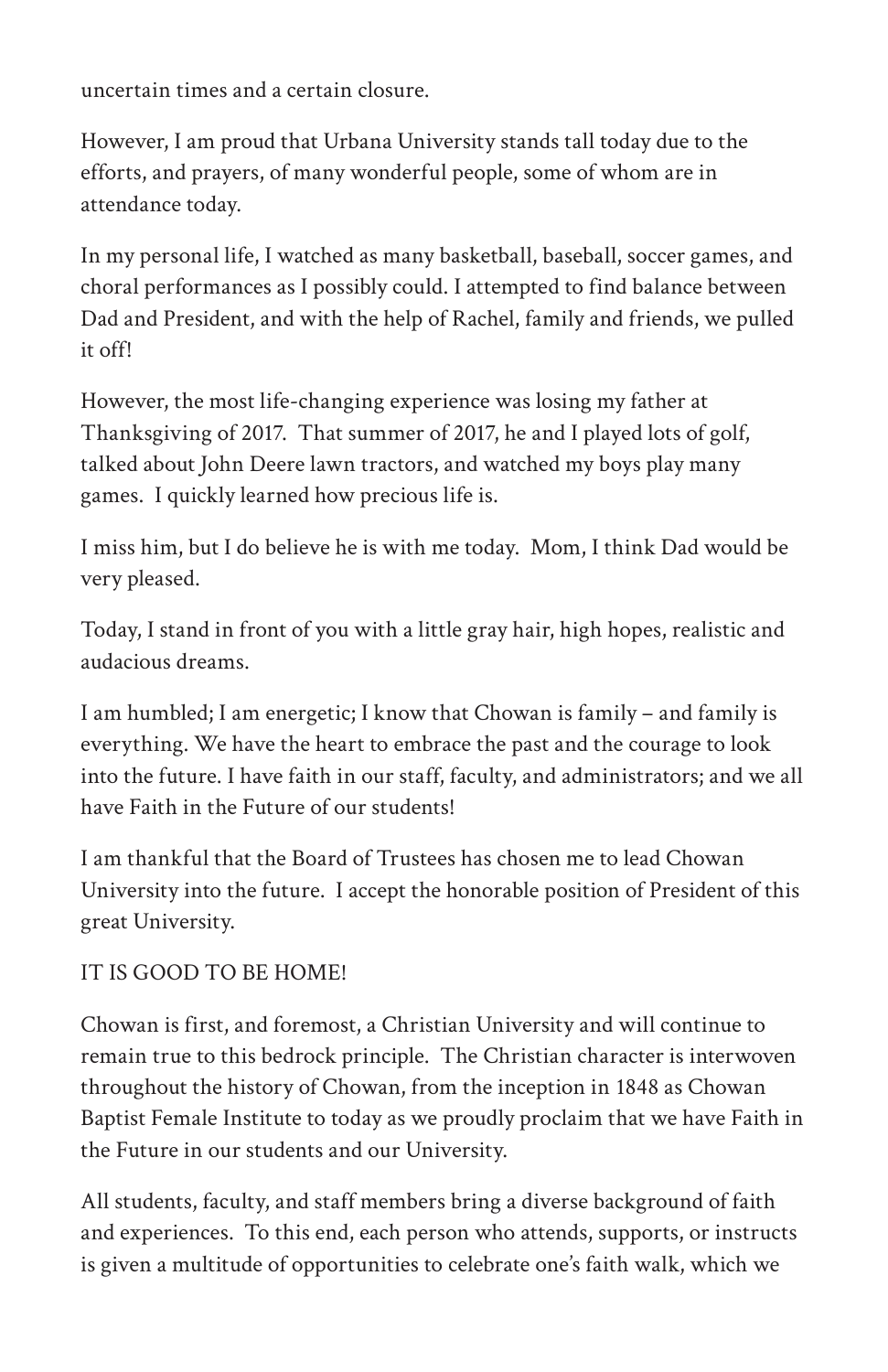pray ends in the embracing the gift of Jesus Christ. As Reverend Mari Wiles says, "we are intentional in our approach to make God Famous!"

A scripture that guides my life is Matthew 25:40. This passage speaks to the heart of service to others and states, "Truly I tell you, whatever you did for one of the least of these brothers and sisters of mine, you did for me."

Being a servant leader is as Matthew 20:28 states, "just as the Son of Man did not come to be served, but to serve."

Moreover, Philippians 2:3-4 states, "Do nothing out of selfish ambition or vain conceit. Rather, in humility value others above yourselves, not looking to your own interests but each of you to the interests of the others."

I pray that I will lead by serving our students, faculty, staff, administration, and Board of Trustees. I pray that I will serve as an example of leading through service to others. In no place of the Good Book does it imply self before others!

My vision includes a strong partnership of transparency, integrity, and fairness; and I will continue to listen to the concerns and suggestions of the Board of Trustees and Visitors, alumni, administration, faculty, staff, and our greatest constituent, our students.

It is my job to be the strategic thinker, discerning listener, and active servant. I must lead those that teach, advise, and coach to nurture and maintain a positive attitude. It is my job to make certain that all stakeholders are united in our passion to ensure our students lead meaningful lives of lifelong learning, service to one another, and leadership with their heads, hands, and hearts.

I represent the University at all times and I am excited about the opportunities, whether planned or spontaneous, to tell the unique story of Chowan University and highlight the Mission, Vision, and Values of this historic institution.

As a Board member, administrator, faculty, or staff, we must always be eager to listen, learn, and improve. I am always looking for opportunities to tell the story of how well we teach, engage, advise, and mentor our students. Ultimately, we are here to transform lives.

These are the practices of our faculty and staff, and even after my 8-year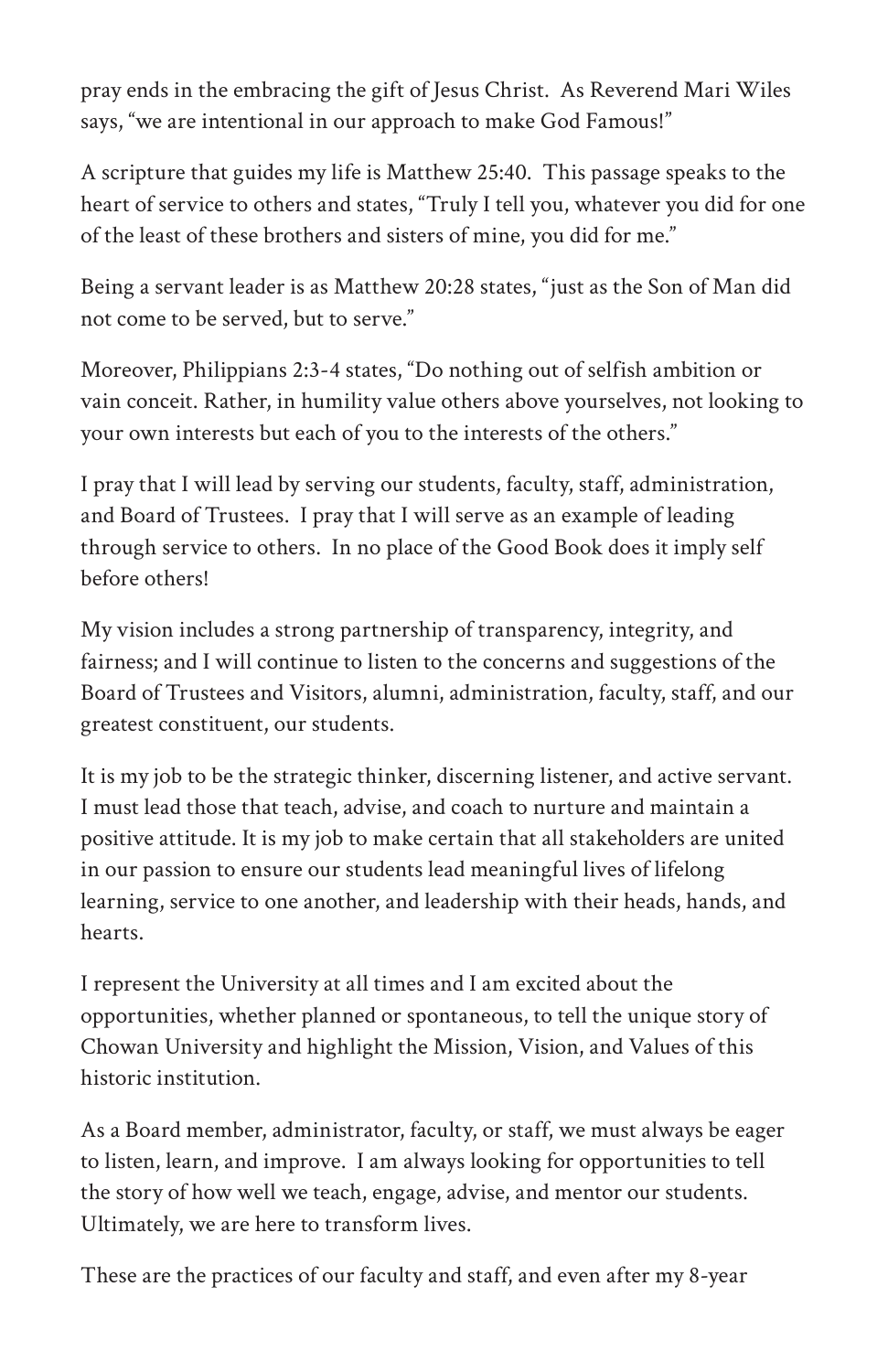absence, I am extremely happy that this is as true today as it was in 2010…. 2003 and Lassume in 1848

Dr. White often used the term audacity leading up to and beyond his inauguration. I would like to play off this word and his philosophy of being bold in our goals for Chowan University.

We must continue to have the audacity to dream as the founding members, the "Chowan Saviors", and visionary leaders, including Goodwin Cotton Moore, Archibald McDowell, Dr. Bruce Whitaker, and Chancellor White, have in times of prosperity and trial. These legendary leaders demonstrated a Faith in the Future of Chowan and her students. We will be no different!

They did not operate in fear, but instead led with determination, perseverance, tenacity, and audacity! They were resolved to transform lives and I am honored to follow these remarkable people.

I believe the greatest complement we can pay to past visionary leaders is to remain focused on our students, audacious in our goals, and demand new, innovative, and creative programs of excellence that are built on a Christian foundation.

And our foundation is rock solid!

Today, 80% of our faculty are terminally degreed from colleges and universities such as Alabama, Old Dominion, Syracuse, Arizona State, Mississippi State, Virginia, Auburn, Princeton Theological Seminary, Florida, Penn State, Illinois, Ohio State, Virginia Tech, Tennessee, Emory, East Carolina, Yale, and Julliard.

Our faculty members are a transformative force, committed to providing a transformative education.

The faculty and staff are some of the best and most caring you will find. They know their students by first name; they know if something has changed in a student's life; and they are prepared to challenge, teach, and push their students to new limits. They are committed to teaching and they pray for student success. Failing is not an option.

In short, we are excellent in our profession and committed to Chowan and her students!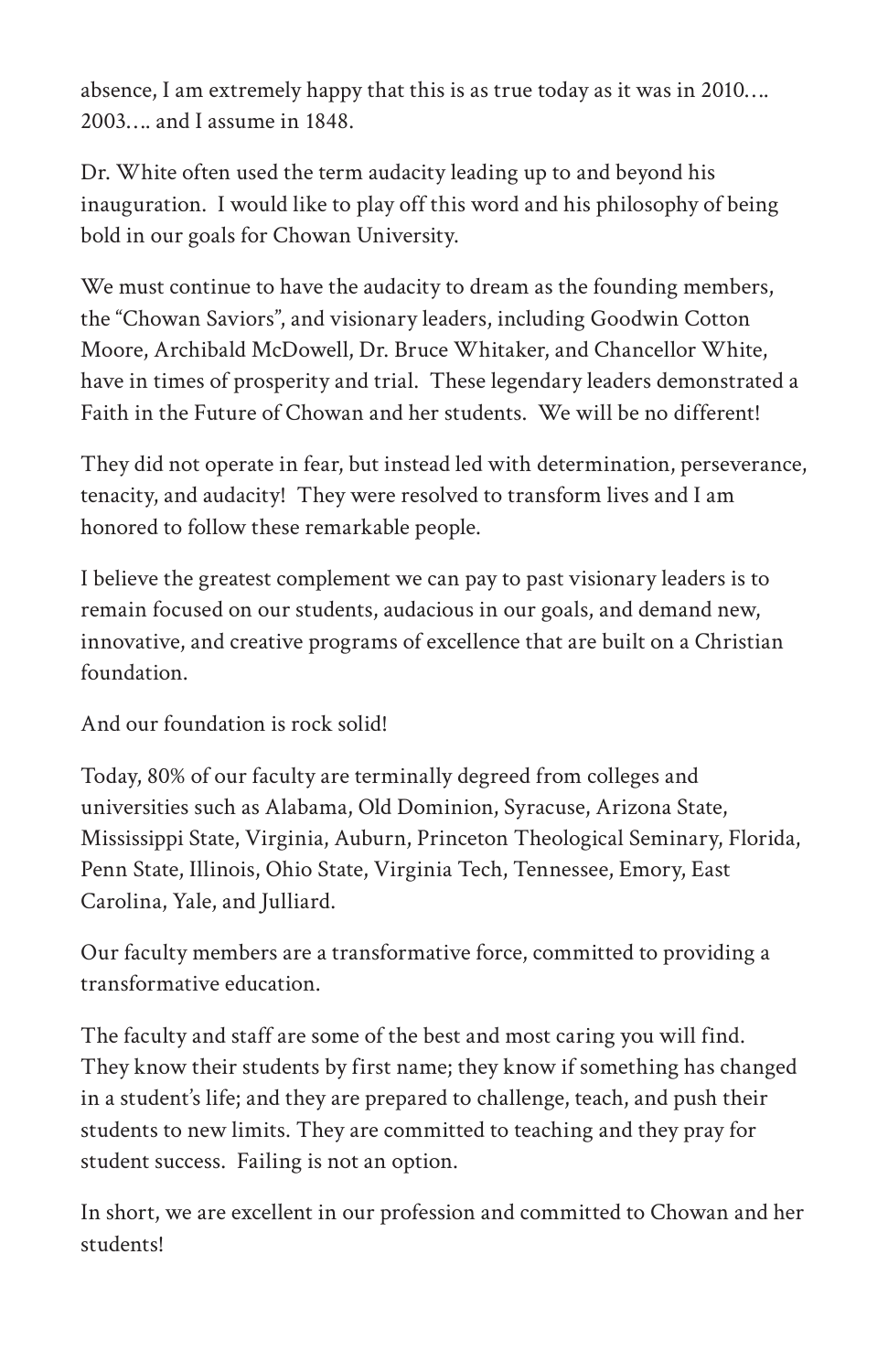Our students are responsible for balancing the classroom, athletics, arts and club participation, for the classroom nourishes our minds, competition nourishes our bodies and the arts nourish our souls.

Chowan students, we expect you to get involved; it is your responsibility to be a good student, a committed student-athlete, a good neighbor, roommate and citizen. It is also your job to find happiness; to become champions in body, mind, and soul; and to create a balanced schedule.

Life is short; make some memories along the way. We pray that all of you are transformed by your time at Chowan. In addition, the memories, the people, the lessons learned, and the professional preparation leads to a lifetime of success and commitment to service to others. And, upon graduation, you will seek an active role in supporting the Alumni Association to ensure an opportunity at Chowan for the "students of promise."

We will look to our alumni for prayer, investing in our students through scholarship and assisting with the sustainment of the endowment. Alumni are naturally our best recruitment officers, telling the story of their experiences, singing the praises of the institution. Chowan University alumni are family. Here, our family has a voice and your voice will be heard. Please share your many accomplishments with us and come "Home" often.

My vision for Chowan will remain true to the Strategic Plan, Mission, Vision, and Values of the University. The Board of Trustees, Senior Team, faculty, and staff will work to achieve the goals and objectives of the Strategic Plan with the expectation of the University's sustainable growth.

Therefore, we recommit to these ideals and we are resolved to advancing the calling of our students through teaching, learning, engaging, and serving, defined by the opportunities we create, by the lives we transform, and by the futures we shape.

We recommit to ensuring the University fosters its mission by ensuring its Christian character marks all its endeavors; equipping students with the knowledge, skills, and ethical values necessary to flourish in a diverse society; meeting the students' social and spiritual needs through personal attention in a caring community; maintaining stewardship of its physical, financial, and human resources; and offering intercollegiate athletic programs that enhance the academic and personal development of all student-athletes while promoting individual and team success.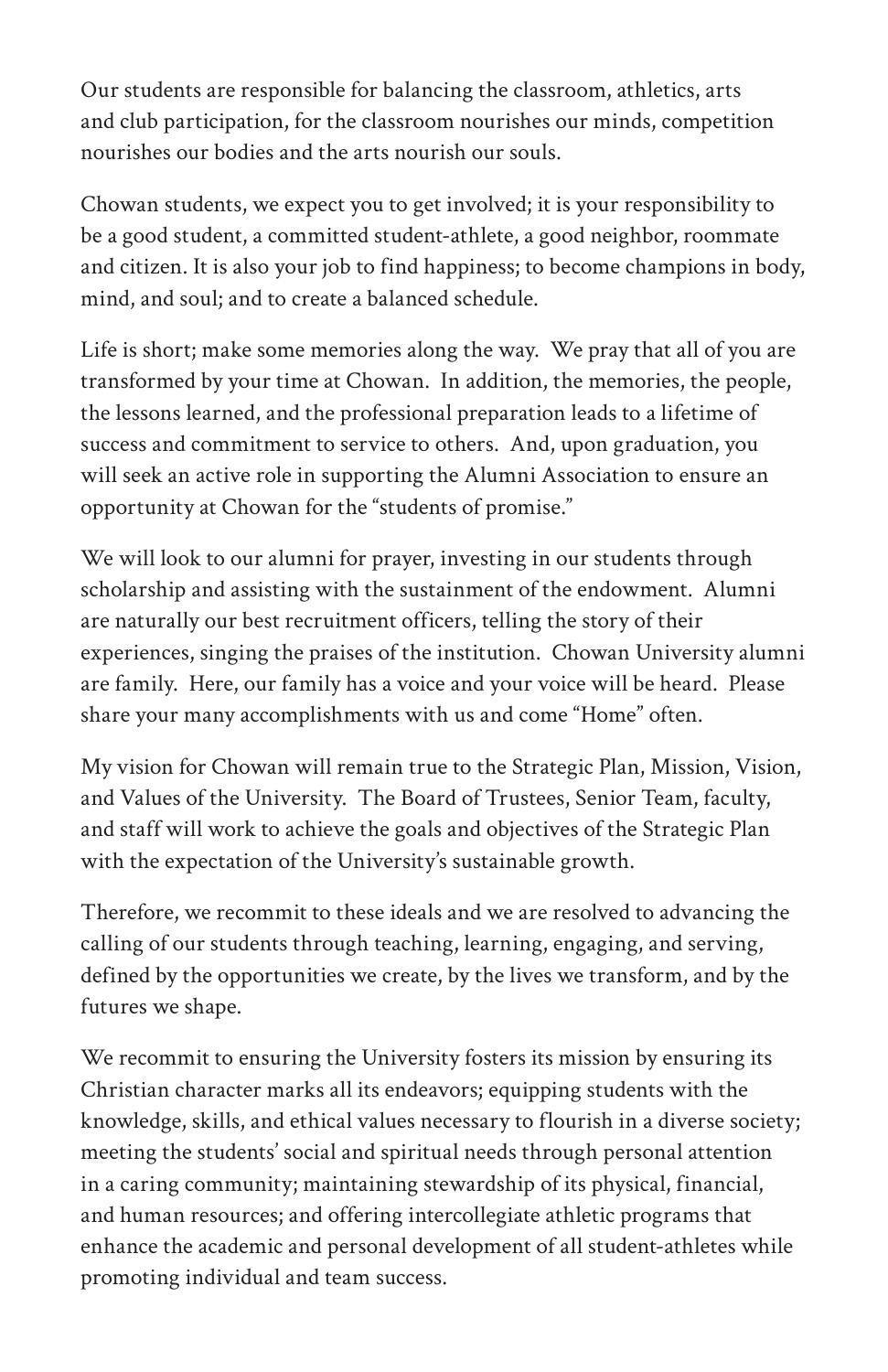We recommit to our Values of Faith, Inclusion, Imagination, and Engagement. We believe that Faith in Your Future underscores all that we do. We value individuals with diverse backgrounds and points of view. We encourage a culture of lifelong learning. We believe that a spirit of service is central to our faith and learning traditions.

Sustainable growth will be very challenging given the expected market constraints in the foreseeable future. However, I am confident we have the people, tools, determination, and vision to turn our dreams into reality. How else could you explain the remarkable achievements of Chowan?

As Luke 12:48 states, "From everyone to whom much has been given, much will be required; and from the one to whom much has been entrusted, even more will be demanded". One does not achieve great things when great things are not expected!

Students, Faculty, Staff, Board of Trustees, Board of Visitors, and Friends: This is our time and I will treasure the work, the challenges, and the many wonderful opportunities ahead.

As Dr. Martin Luther King said, "Faith is taking the first step even when you don't see the whole staircase."

Together, I have Faith in Chowan University's Future!

Thank you and may God continue to bless Chowan University!